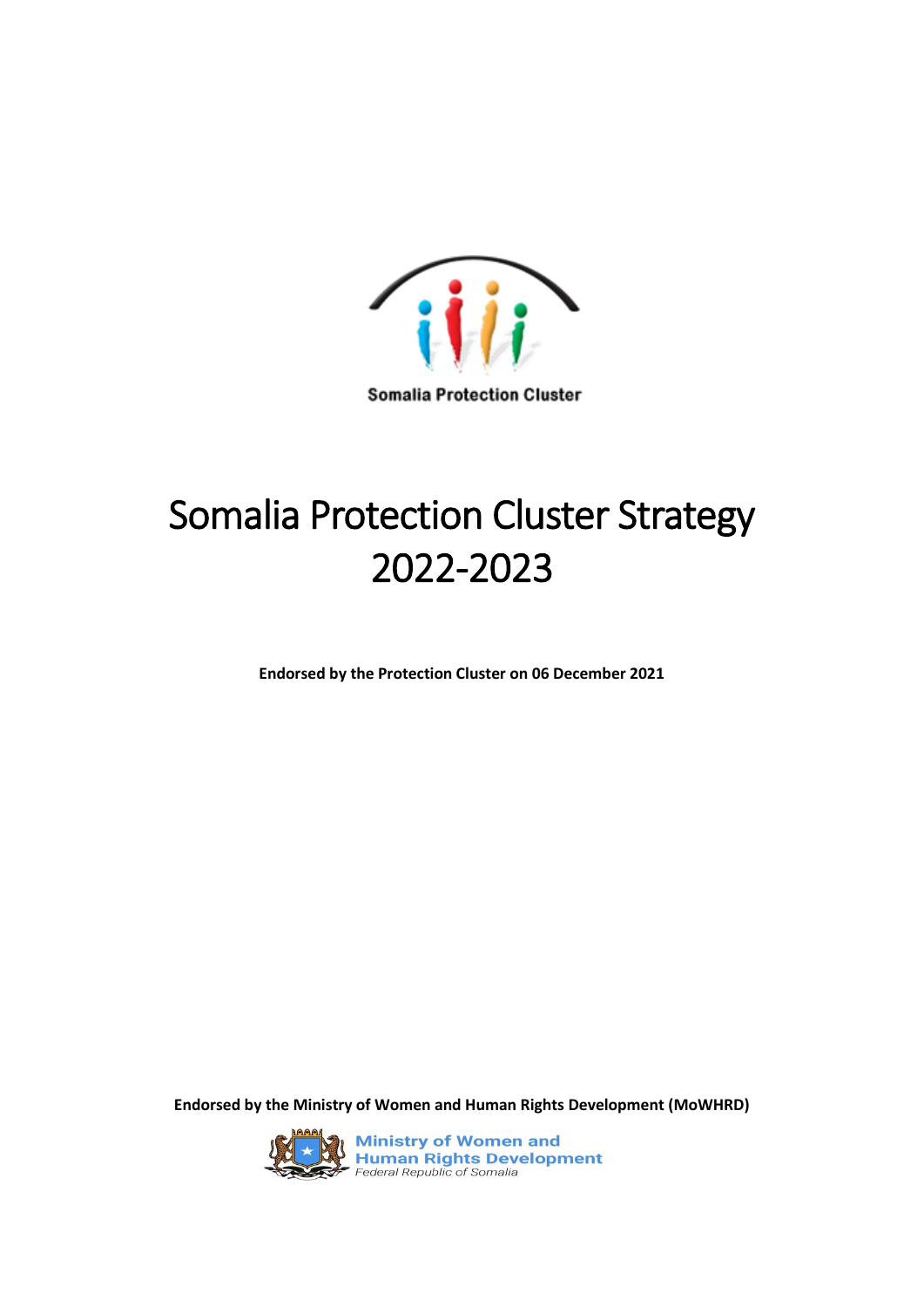

# **Contents**

| <b>Acronyms</b>                                       | 3              |
|-------------------------------------------------------|----------------|
| <b>Introduction</b>                                   | $\overline{4}$ |
| <b>Protection Context</b>                             | $\overline{4}$ |
| <b>Priority Affected Groups</b>                       | 5              |
| <b>Protection Objectives</b>                          | 5              |
| <b>Strategic Objective 1</b>                          | 5              |
| <b>Strategic Objective 2</b>                          | 6              |
| <b>Strategic Objective 3</b>                          | 6              |
| <b>Monitoring and Evaluation</b>                      | 6              |
| <b>Summary of Activities and Approaches 2022-2023</b> | 7              |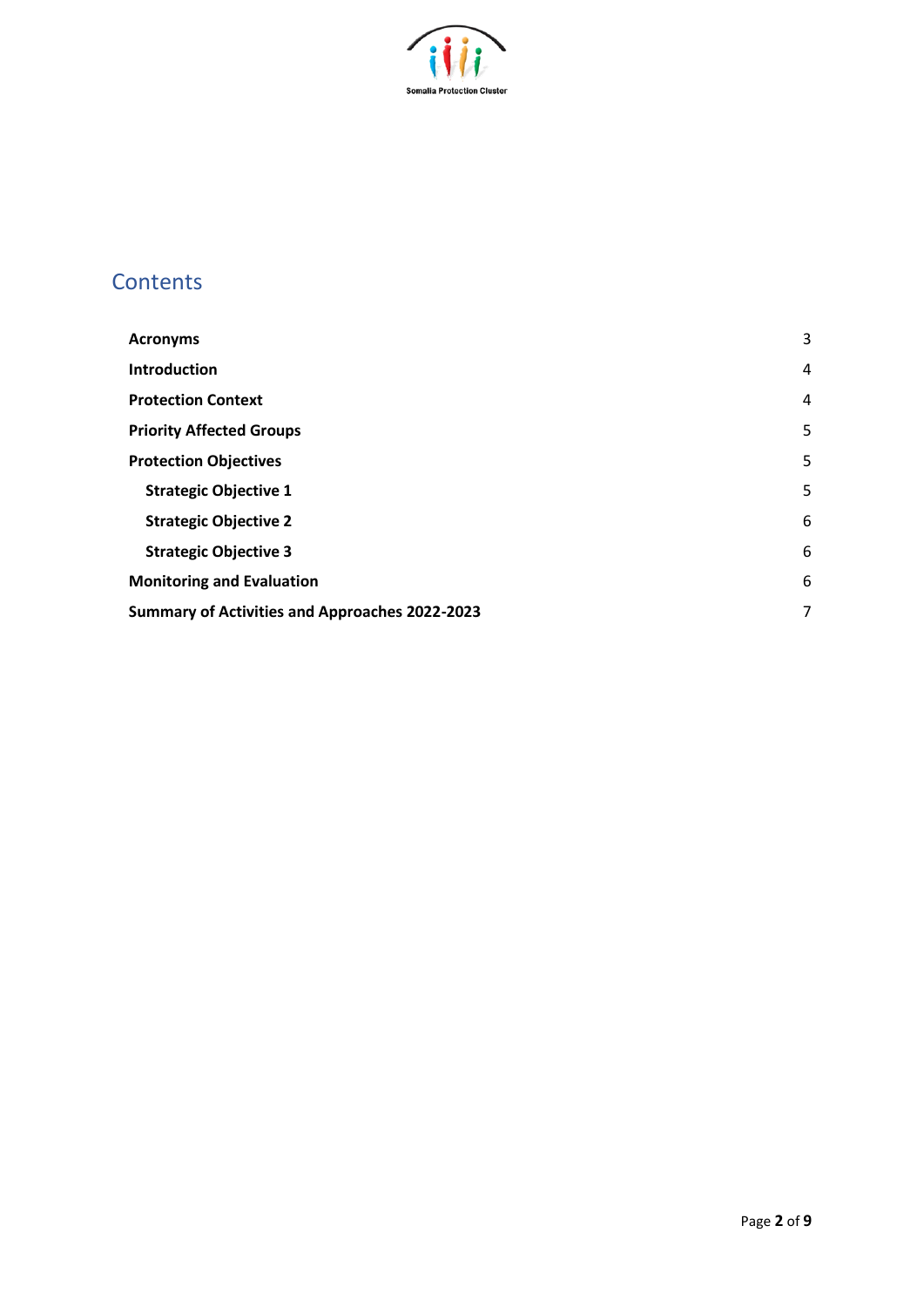

# <span id="page-2-0"></span>Acronyms

| <b>AoR</b>      | Area of Responsibility                               |
|-----------------|------------------------------------------------------|
| <b>NGO</b>      | Non-Governmental Organization                        |
| <b>NNGO</b>     | National Non-Governmental Organization               |
| <b>INGO</b>     | International Non-Governmental Organization          |
| UN              | <b>United Nations</b>                                |
| <b>UNHCR</b>    | United Nations High Commissioner for Refugees        |
| <b>PRMN</b>     | <b>Protection Return Monitoring Network</b>          |
| <b>SPMS</b>     | Somalia Protection Monitoring System.                |
| <b>GBV</b>      | <b>Gender-Based Violence</b>                         |
| <b>IDP</b>      | <b>Internally Displaced Person</b>                   |
| <b>PLWD</b>     | Person Living with Disabilities                      |
| <b>HCT</b>      | Humanitarian Country Team                            |
| <b>SAG</b>      | <b>Strategic Advisory Group</b>                      |
| <b>PC</b>       | <b>Protection Cluster</b>                            |
| <b>HLP AoR</b>  | Housing, Land and Property Area of Responsibility    |
| <b>CP AoR</b>   | Child Protection Area of Responsibility              |
| <b>GBV AoR</b>  | Gender-Based Violence Area of Responsibility         |
| <b>EH AoR</b>   | <b>Explosive Hazard Area of Responsibility</b>       |
| <b>ADR</b>      | Alternative Dispute Resolution                       |
| <b>UNDP</b>     | United Nations Development Programme                 |
| <b>MoWHRD</b>   | Ministry of Women and Human Rights and Development   |
| <b>PMI</b>      | <b>Protection Mainstreaming Index</b>                |
| <b>MHPSS WG</b> | Mental Health and Psychosocial Support Working Group |
| <b>CCCM</b>     | Camp Coordination and Camp Management                |
|                 |                                                      |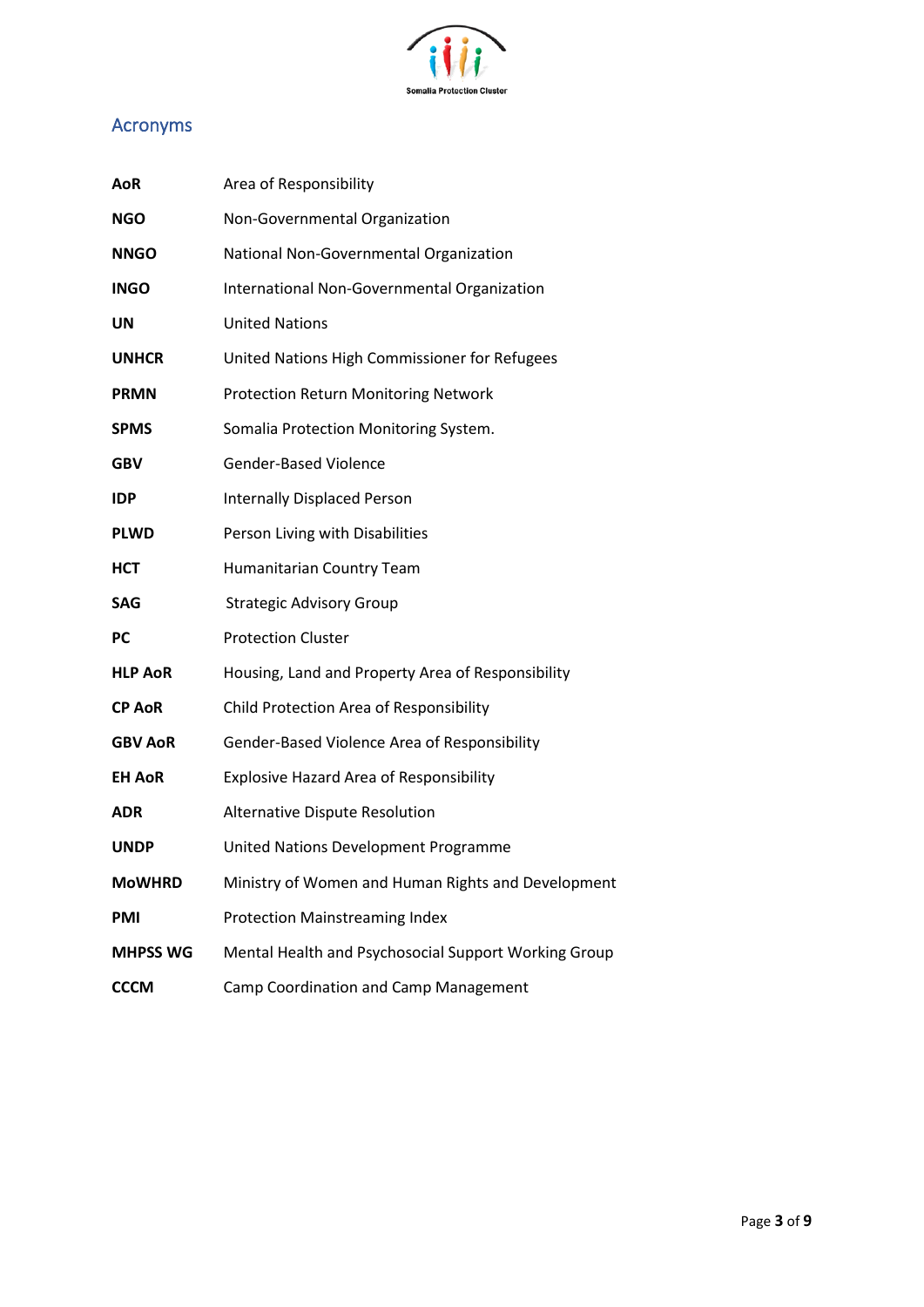

## <span id="page-3-0"></span>Introduction

As the Protection Cluster and AoRs, our vision is that people are protected in humanitarian crises and their rights respected and solutions found in accordance with international law. Our mission is to ensure a well-coordinated, effective, and principled protection preparedness and response, and that protection is at the core of all humanitarian actions and is recognized as essential in any nexus with development and peace.

The Protection Cluster comprises over 140 organizations (of which 70% are national NGOs)and four Areas of Responsibility, including: Child Protection, Gender Based Violence, Explosive Hazards and Housing, Land and Property. This strategy forms the basis of the cluster's coordinated response to the complex protection crisis in Somalia. It provides direction to the membership of the protection cluster and the wider humanitarian community and complements the strategies of the Areas of Responsibility.

The cluster is guided by international law, the [Guiding Principles on Internal Displacement,](https://www.internal-displacement.org/internal-displacement/guiding-principles-on-internal-displacement) the [2013](https://interagencystandingcommittee.org/system/files/the_centrality_of_protection_in_humanitarian_action_english_.pdf)  [IASC Statement on the Centrality of Protection in Humanitarian Action,](https://interagencystandingcommittee.org/system/files/the_centrality_of_protection_in_humanitarian_action_english_.pdf) th[e 2015 IASC GBV Guidelines](https://gbvguidelines.org/wp/wp-content/uploads/2015/09/2015-IASC-Gender-based-Violence-Guidelines_lo-res.pdf)  [for Integrating GBV Interventions in Humanitarian Action](https://gbvguidelines.org/wp/wp-content/uploads/2015/09/2015-IASC-Gender-based-Violence-Guidelines_lo-res.pdf) and the [2016 IASC Policy on Protection in](https://www.globalprotectioncluster.org/_assets/files/tools_and_guidance/IASC%20Guidance%20and%20Tools/iasc-policy-on-protection-in-humanitarian-action.pdf)  [Humanitarian Action](https://www.globalprotectioncluster.org/_assets/files/tools_and_guidance/IASC%20Guidance%20and%20Tools/iasc-policy-on-protection-in-humanitarian-action.pdf) and the objectives listed in the Humanitarian Response Plan.

#### <span id="page-3-1"></span>Protection Context

In Somalia, drivers of the complex protection crisis are inter-connected and acute as well as protracted as a result of conflict, natural disasters, weak protective institutions and frameworks, large-scale displacement, eroded resilience of communities and wide-spread economic vulnerabilities. According to the UNHCR-led Protection Return Monitoring Network (PRMN) data, a total of 494,000 persons were displaced during the period of January to June 2021 and the main driving factors are conflict, drought, and floods, with conflict induced displacement accounting for almost 75% in 2021 .

The protection concerns in Somalia stem from acts of violence, exploitation, abuse, coercion, and deprivation, especially in situations of conflict, humanitarian crisis, displacement and through violations of International Human Rights and International Humanitarian Law. Pervasive features of the conflict in Somalia include targeted and indiscriminate physical attacks on civilians and on property, widespread sexual and gender-based violence (GBV), grave violations against children, including child recruitment, arbitrary arrest, forced displacement, evictions, land-grabbing, clan conflicts and contamination of landmines and explosive remnants of war.

The impact of the conflict is aggravated by a protection environment characterized by impediments to access for humanitarian workers and for people in need of assistance, limited - as well as unequalservice provision, weak or missing protection systems, low awareness of basic rights and discriminatory and harmful socio-cultural norms relating to gender and practices which disadvantage minority clans and marginalized groups such as persons with disabilities and impact most upon women, children and older person. Ongoing conflict, drought and flooding has devastated livelihoods of millions of people and exacerbated the acute food insecurity and malnutrition rates and induced large-scale displacement.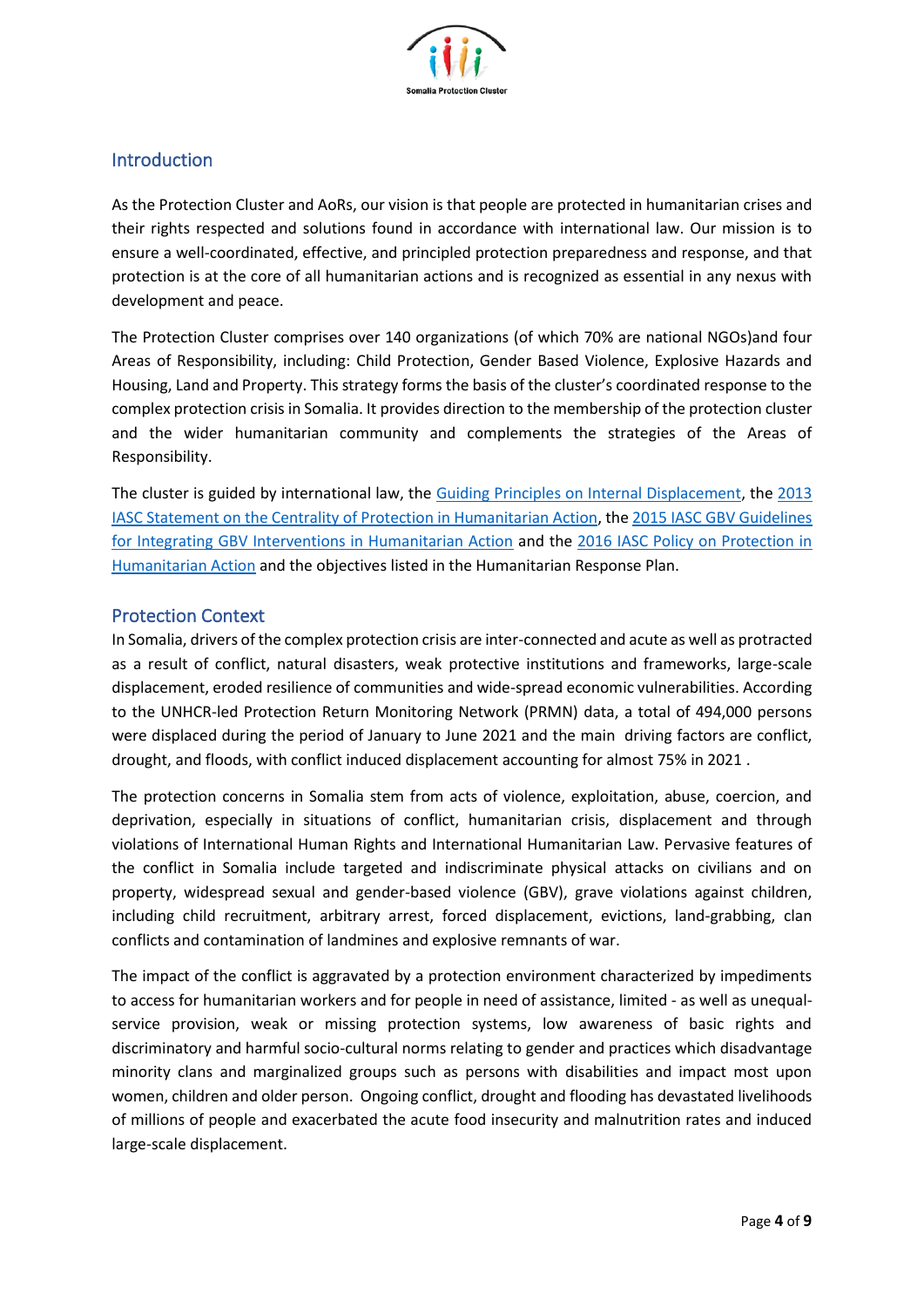

## <span id="page-4-0"></span>Priority Affected Groups

The Protection Cluster prioritises the following categories of people as those most at risk of protection violations and in need of humanitarian protection. This categorization mirrors the analysis provided for the Humanitarian Needs Overview and Humanitarian Response Plan for 2022. The priority affected groups include: Internally Displaced People (IDPs), especially newly displaced, due to their disruption of livelihoods, social protection networks and access to essential services/goods as well as their status as IDPs, children in adversity (under 18), women and adolescent girls (aged 12-19), people living with disabilities (PLWDs), persons with minority clan affiliations and/or other marginalised groups, and older persons.

#### <span id="page-4-1"></span>Protection Objectives

The strategy asserts that a response or activity is considered to have a protection outcome when the risk to affected persons is reduced. The reduction of risks, meanwhile, occurs when threats and vulnerability are minimized and, at the same time, the capacity of affected persons is enhanced. Protection outcomes are the result of changes in behaviour, attitudes, policies, knowledge, and practices on the part of relevant stakeholders and affected people.

The cluster prioritised objectives against the following criteria: issues most appropriate/realistic for the protection cluster to address, the protection cluster is best placed to address the issues, the gravity or need, realism of the outcomes, cluster and its members' own capacity/funding/mandate, the context in Somalia (at the time of writing the strategy), and whether progress towards the outcomes is measurable. Three over-arching objectives are selected and focus on collective and collaborative activities and approaches across the Protection Cluster and AoRs. The Protection Cluster strategy is complementary to existing AoR strategies and designed to influence the clusters contribution to the Humanitarian Programme Cycles 2022-23.

# <span id="page-4-2"></span>Strategic Objective 1: The rights of people affected by the humanitarian crisis in Somalia are respected and promoted through effective and collaborative protection monitoring services in order to generate evidence for advocacy, programming, and efficient response to needs

Effective, credible, and authoritative protection monitoring is the bedrock of protection efforts. In Somalia there are several protection monitoring mechanisms in place, ranging from trend and area based to incident-based systems. To reduce protection risks, the evidence being generated from these mechanisms and local networks can be strengthened by increasing data sharing and triangulation across humanitarian protection actors. Increased collaboration avoids duplication of effort, expands access, moves beyond a reliance on Key Informants, and can reduce operational risks to actors collecting data in the field. Authoritative evidence will facilitate the cluster, mandated agencies, the HCT as well as development and policy actors to increase advocacy efforts aimed at mobilising duty bearers. The Protection Cluster will promote and resource the sharing of information to allow humanitarian responders to adapt their programming to reduce identified and emerging protection risks. Cluster wide issues for increased monitoring, advocacy and collaboration across sectors will be (1) increasing access to justice, particularly for women and persons with minority clan affiliations, (2) increasing evidence on the protection of civilians and reducing indiscriminate attacks on civilians and their assets and (3) identifying exclusion through denial of assistance or enjoyment of equal rights. The Protection Cluster will also seek to ensure its evidence and advocacy efforts are targeted through sustained engagement across the humanitarian – peace – development *nexus*.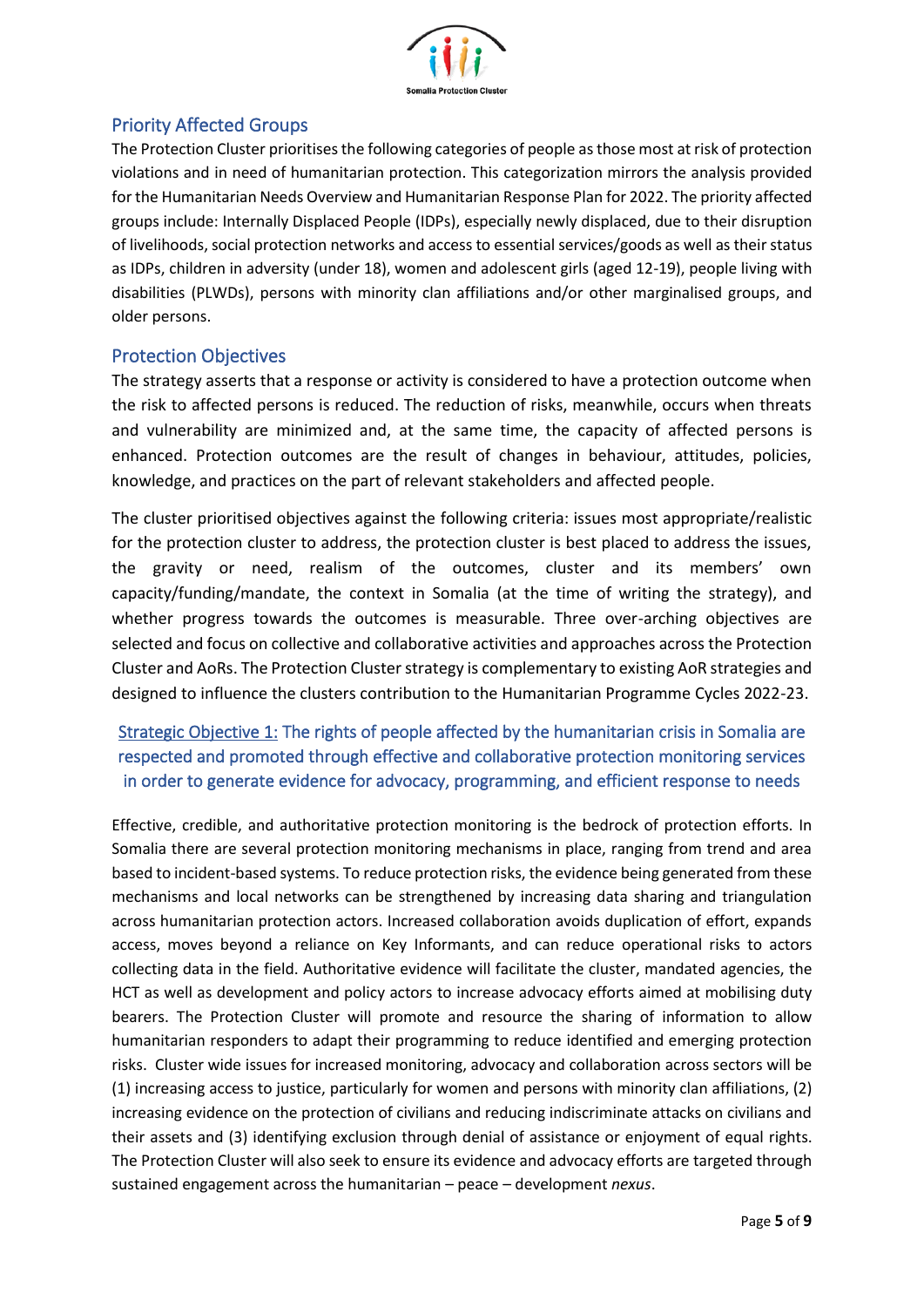

# <span id="page-5-0"></span>Strategic Objective 2: People are protected through fair and equal access to inclusive multisectoral responses that provide full and non-discriminatory access to essential services

The Protection Cluster and AoRs will identify or strengthen multi-sectoral programmatic approaches to increase access to essential services through strategic partnership with other clusters and key stakeholders, including UN agencies, State ministries, International Institutions, and affected communities. Multi-sectoral responses require that the Protection Cluster commits to strengthening Localization<sup>1</sup> efforts, including building institutional capacity across its membership. The cluster will investigate and promote multi-sector responses to increase the resilience of communities affected by climate shocks and identify and share best practices on reducing protection risks related to climate change. The cluster will support the Explosive Hazard AoR to promote appropriate national capacities to respond to explosive threats and coordinate assistance to victims of explosive hazards within the broader responses to disability. A rights-based approach to access to services means the protection cluster commits to strengthening community-based programming and approaches, conducting joint vulnerability assessments, and identifying *fit for purpose* individual assistance programs. The cluster will promote and implement the GBV AoR strategy 2021- 2023 to prevent and respond to sexual and gender-based violence. The cluster will also promote and implement the Child Protection AoR strategy 2021-24 to prevent and respond to protection concerns for children in adversity that include but are not limited to family separation, children associated with armed forces and armed groups, psychosocial distress, through strengthening of multi-sector responses.

## <span id="page-5-1"></span>Strategic Objective 3: Ensuring Protection is mainstreamed and humanitarian principles are upheld across the response

The Protection Cluster will sustain its efforts to ensure protection is mainstreamed across all clusters through the objectives listed in the Humanitarian Response Plan 2022 in order to mitigate risks for vulnerable groups as well as ensuring meaningful access and participation equitably. The Protection Cluster will train and promote clusters to use the Protection Monitoring Index, a tool for standardizing mainstreaming activities and tracking progress for clusters. The Protection Cluster will also seek to increase the reach of the humanitarian response across Somalia through increased collaboration with access efforts that are based on humanitarian principles.

#### <span id="page-5-2"></span>Monitoring and Evaluation

This strategy is considered a *'living document'* and should be reviewed and returned to regularly. The Strategic Advisory Group (SAG), which includes all four AoRs, UN agencies, INGO, and local partners, will meet on a quarterly basis to monitor progress, identify bottlenecks, and adapt approaches as necessary.

The strategy will be presented to all member of the Protection Cluster and progress against the objectives will be shared and open for discussion quarterly via the Protection Cluster monthly meeting. The SAG should conduct an evaluation of the strategy before the end of 2023.

<sup>&</sup>lt;sup>1</sup>Localisation: local and national humanitarian actors increasingly empowered to take a greater role in the leadership, coordination and delivery of humanitarian preparedness and response in their countries.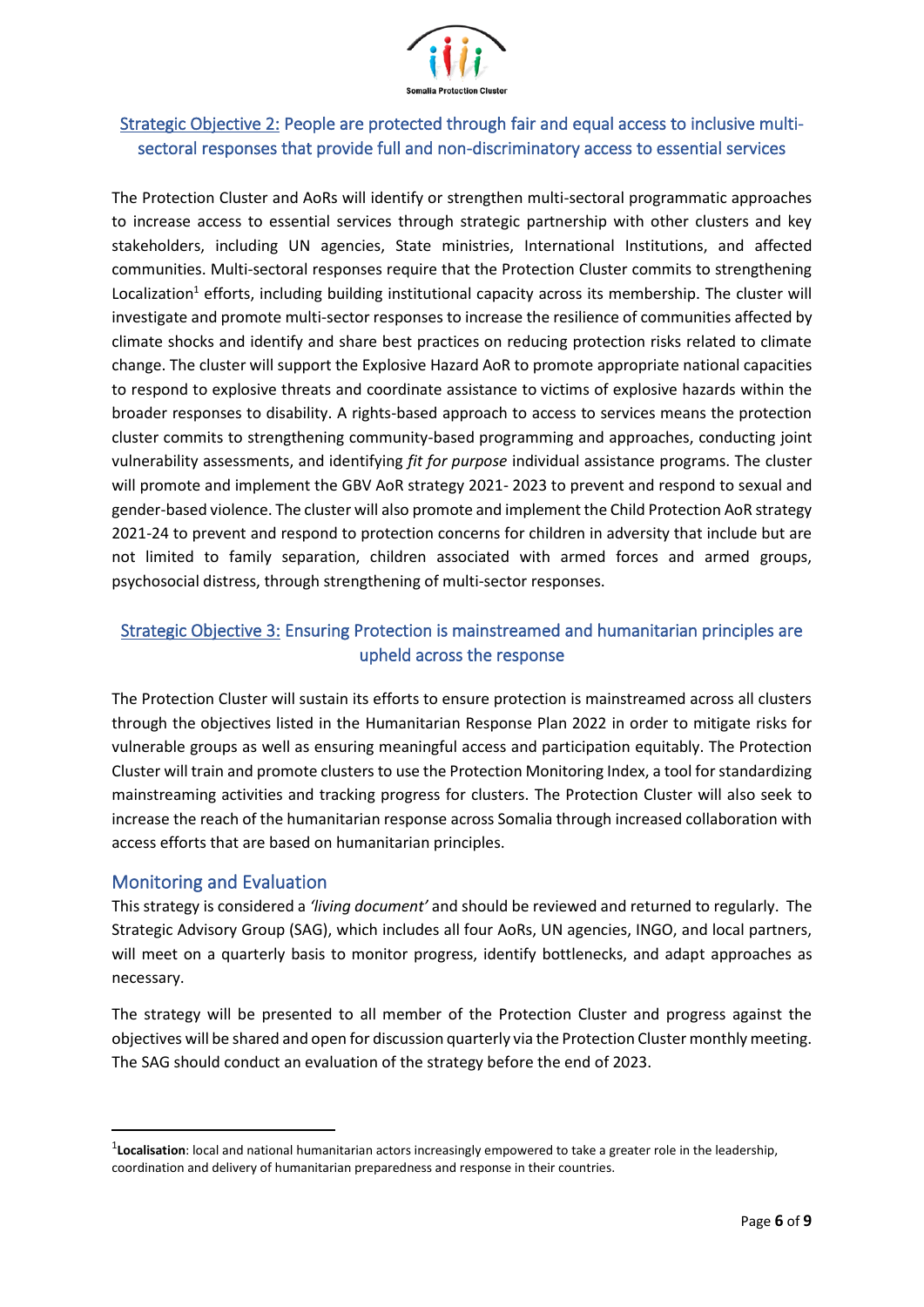

# Summary of Activities and Approaches 2022-2023

<span id="page-6-0"></span>

| <b>Protection Objective</b>                                                                                                                                                                                                                                                                         | <b>Specific Risks</b>                                                                                                                              | <b>Activity / Approach</b>                                                                                                                                                                                                                                                                                                                               | <b>Cluster/AoRs</b><br>Involved |
|-----------------------------------------------------------------------------------------------------------------------------------------------------------------------------------------------------------------------------------------------------------------------------------------------------|----------------------------------------------------------------------------------------------------------------------------------------------------|----------------------------------------------------------------------------------------------------------------------------------------------------------------------------------------------------------------------------------------------------------------------------------------------------------------------------------------------------------|---------------------------------|
| The rights of people<br>affected by the<br>humanitarian crisis<br>in Somalia are<br>respected and<br>promoted through<br>effective and<br>collaborative<br><b>Protection</b><br><b>Monitoring to</b><br>generate evidence<br>for advocacy and<br>programming and<br>efficient response to<br>needs. | Conflict affected people are denied<br>access to justice                                                                                           | Protection Cluster will document the differential forms of exclusion of access to justice, in<br>particular for women and minority clan members, including (1) mapping of the various justice<br>mechanisms and legal services available (2) promoting the use of Alternative Dispute<br>Resolution centres through inter-cluster information campaigns. | PC and HLP AoR                  |
|                                                                                                                                                                                                                                                                                                     |                                                                                                                                                    | Establish strategic partnerships and develop referral pathways (if not already in place) to<br>existing justice mechanisms (ex: UNDP, ADRs) that are representative, fair, and accessible to<br>the community, for women and persons with minority clan affiliations.                                                                                    | PC                              |
|                                                                                                                                                                                                                                                                                                     | Information shared/evidence from<br>Protection Monitoring is not utilized<br>(repetitive) and no action taken on<br>protection monitoring findings | Map Protection Monitoring mechanisms and systems and identify methods for triangulation,<br>information sharing, and complementarity through the creation of an inter-agency data<br>sharing and monitoring analysis group.                                                                                                                              | PC and all AoRs                 |
|                                                                                                                                                                                                                                                                                                     |                                                                                                                                                    | Conduct joint analysis sessions using consolidated data using the format of the SPMS Joint<br>Analysis Workshop.                                                                                                                                                                                                                                         | PC                              |
|                                                                                                                                                                                                                                                                                                     | (Mine Action) Victims receive no<br>response / assistance                                                                                          | Protection Cluster will incorporate response into protection monitoring though investigating<br>and promoting standardised referral pathways for (Mine Action) victim assistance that<br>integrates into existing AoR referral pathways.                                                                                                                 | <b>PC</b>                       |
|                                                                                                                                                                                                                                                                                                     | Advocacy is not effective in reducing<br>specific and imminent protection<br>threats to individuals and<br>communities.                            | Conduct joint advocacy briefings that represent the cluster as a whole but may be AoR<br>specific issues to key stakeholders                                                                                                                                                                                                                             | PC and All AoRs                 |
|                                                                                                                                                                                                                                                                                                     |                                                                                                                                                    | Protection Cluster creates authoritative, joint advocacy based on evidence from protection<br>monitoring, noting particularly effective targets should be local authorities, and develop a<br>mechanism to monitor progress on key messages.                                                                                                             | PC and All AoRs                 |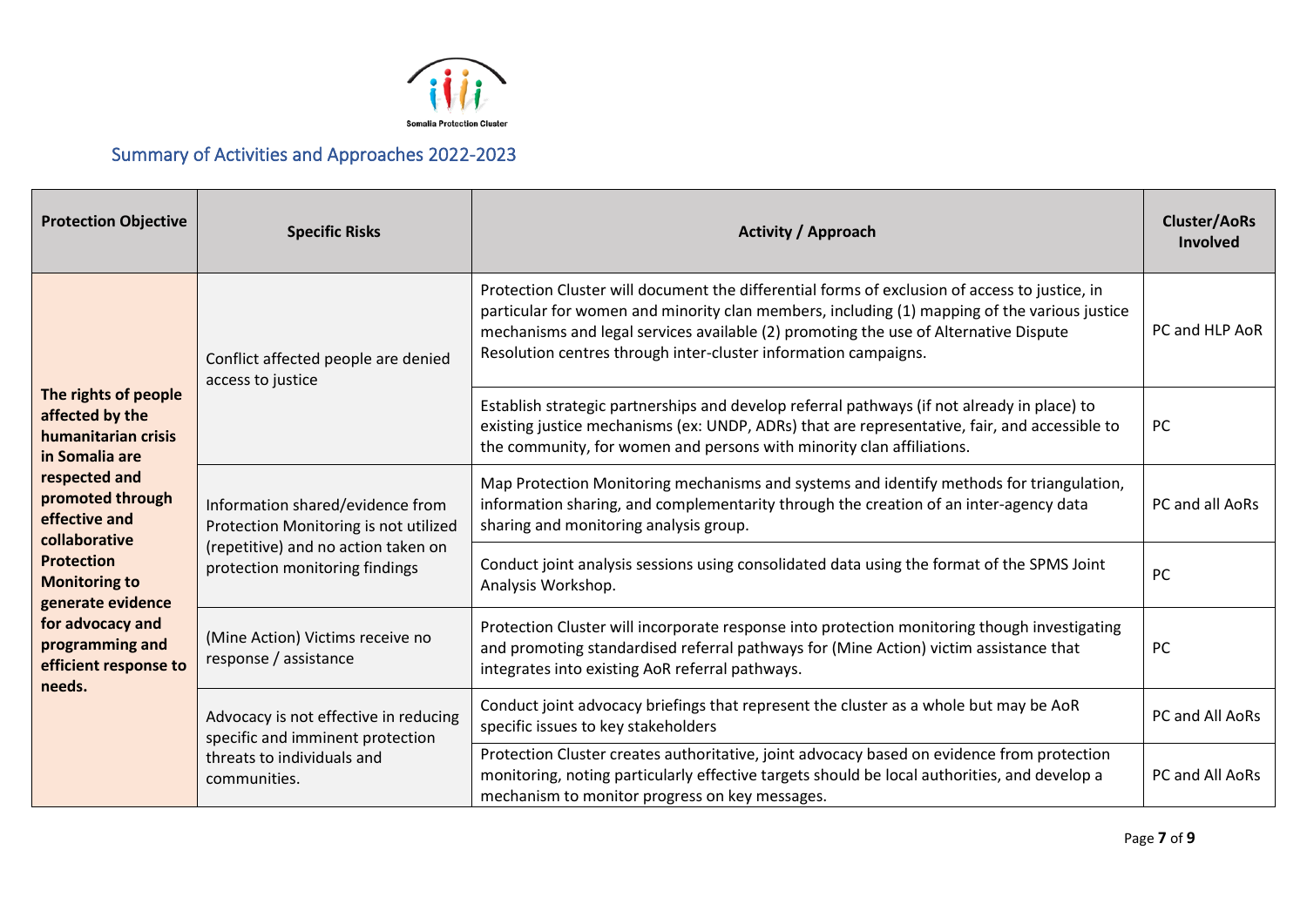

| <b>Protection Objective</b>                                                    | <b>Specific Risks</b>                                                                                                                                                | <b>Activity / Approach</b>                                                                                                                                                                                                                                              | <b>Cluster/AoRs</b><br>Involved |
|--------------------------------------------------------------------------------|----------------------------------------------------------------------------------------------------------------------------------------------------------------------|-------------------------------------------------------------------------------------------------------------------------------------------------------------------------------------------------------------------------------------------------------------------------|---------------------------------|
| <b>People are</b>                                                              | Vulnerable categories of people,<br>particularly minorities, continue to<br>be denied access to services due to<br>discrimination                                    | The cluster will provide guidance to clusters to take measures to increase minority clan<br>inclusion (based on the evidence generated by an agency assessment) and promote strategic<br>partnership with specialised local actors.                                     | <b>PC</b>                       |
|                                                                                | National actors are under-<br>represented<br>Programming is not adaptive or<br>flexible to reduce risks                                                              | Adopt a localization plan of action and conduct institutional capacity building for national and<br>local actors and develop strategic partnerships with State actors, specifically the MoWHRD<br>and the National Disability Actors                                    | PC                              |
|                                                                                |                                                                                                                                                                      | Protection Cluster strengthens coordination and collaboration with the MoWHRD through<br>regular meetings, designated Protection Cluster SAG focal point from the MoWHRD, and joint<br>projects.                                                                        | <b>PC</b>                       |
| protected through<br>inclusive multi-<br>sectoral responses                    |                                                                                                                                                                      | Cluster will identify and advocate for multi-sector protection programming                                                                                                                                                                                              | PC and AoRs                     |
| that provide full and<br>non-discriminatory<br>access to essential<br>services | Boys and girls including adolescents<br>facing protection risks cannot access<br>to child protection service and are<br>unprotected from abuse, neglect,<br>violence | The Protection Cluster to support in the protection of children through the implementation of<br>the CP AoR Strategy.                                                                                                                                                   | PC and CP AoR                   |
|                                                                                | Women and girls at heightened risk<br>of sexual or gender-based violence<br>are denied access to protective<br>services and access to justice                        | The Protection Cluster to support in the prevention and response to gender-based violence<br>through the implementation of the GBV AoR Strategy.                                                                                                                        | PC and GBV AoR                  |
|                                                                                | Vulnerable individuals and<br>communities are not systematically                                                                                                     | The Protection Cluster to identify referral gaps for protection services and develop referral<br>pathways to address these identified gaps. Linkages will be made to referral pathways in place<br>and efforts will be made to increase awareness on referral pathways. | PC and AoRs                     |